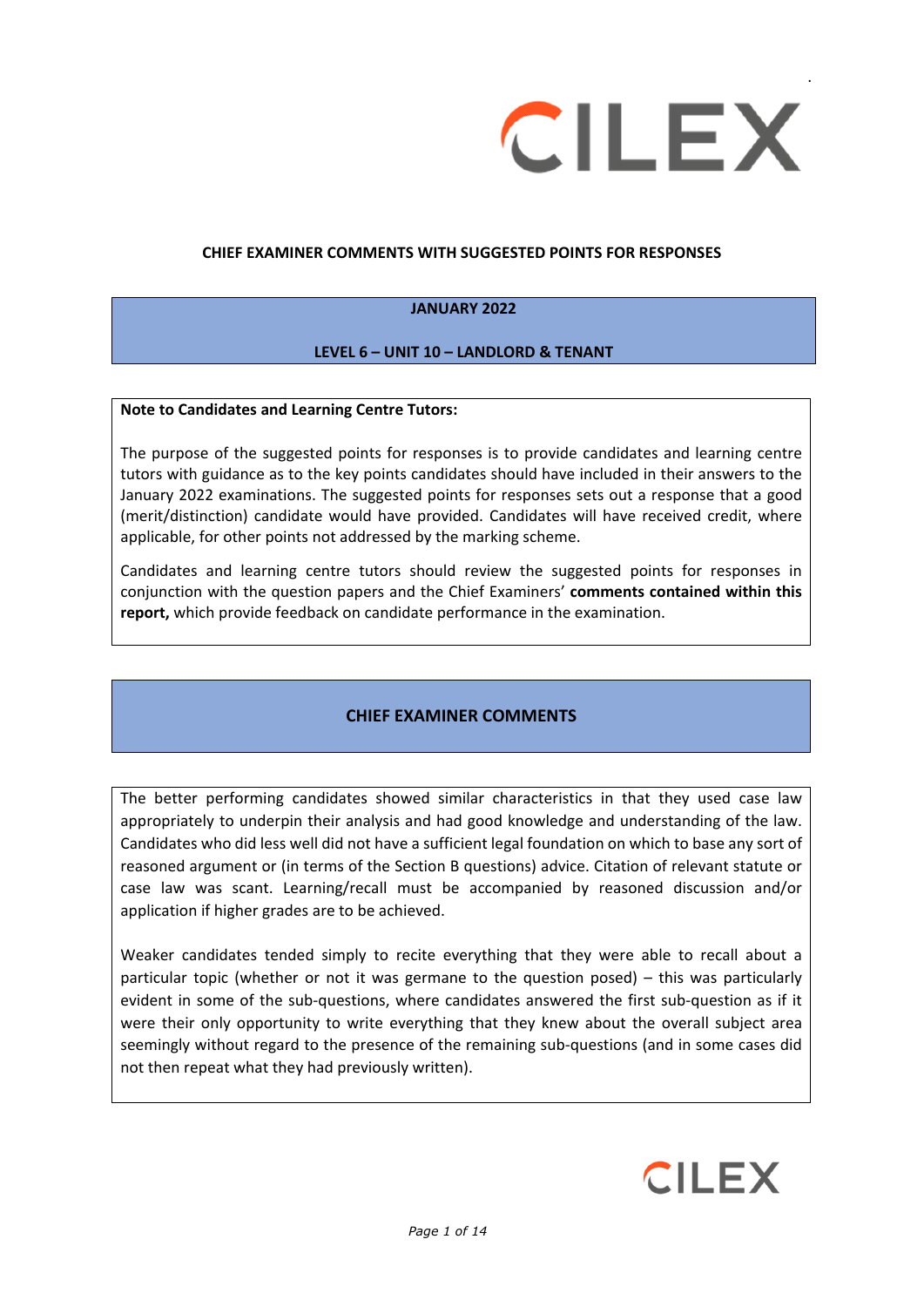In relation to the Section B questions, a failing which is common to a large number of candidates is a reluctance to commit to a conclusion and/or offer a pragmatic explanation or advice – the phrase "it all depends on what the court decides" (or its equivalent) features too regularly in scripts. Candidates are expected to cite statutory provisions and/or case law in relation to legal principles which they refer to. They are also expected to be accurate. No credit is given for statements such as 'In a decided case…', or 'In the case about…' or 'In [blank] v [blank]….' or 'The Landlord and Tenant Act 1927 deals with this…'.

Excessive or unnecessary recitation of the facts of particular cases receives no credit.

## **CANDIDATE PERFORMANCE FOR EACH QUESTION**

#### **Section A**

#### **Question 1(a)**

This question required candidates to discuss the formalities for the creation of a legal leasehold estate.

Candidate performance was patchy overall. Many could not identify the relevant formalities and/or misidentified the applicable statutory provisions (with many appearing to think that section 2 of the 1989 Act applied). Very few went into real detail.

**(b)**

This question required candidates to discuss how an equitable lease might come into existence.

Most candidates simply didn't engage with the question, and just recited what they had learned. A significant number didn't really seem to understand what an equitable lease is (for example, stating that a periodic tenancy was by definition equitable).

#### **Question 2**

This question required candidates to discuss repair in the specific context of inherent defects.

Very few of the candidates engaged with the specific issues in relation to inherent defects. Almost all simply recited what they had learned about repair generally.

### **Question 3**

This question required candidates to discuss the obligations on the part of the landlord that are implied into a tenancy.

For the most part, candidates dealt with the implied common law obligations adequately (but a number failed to cite any case law). A few discussed obligations that are imposed by statute.

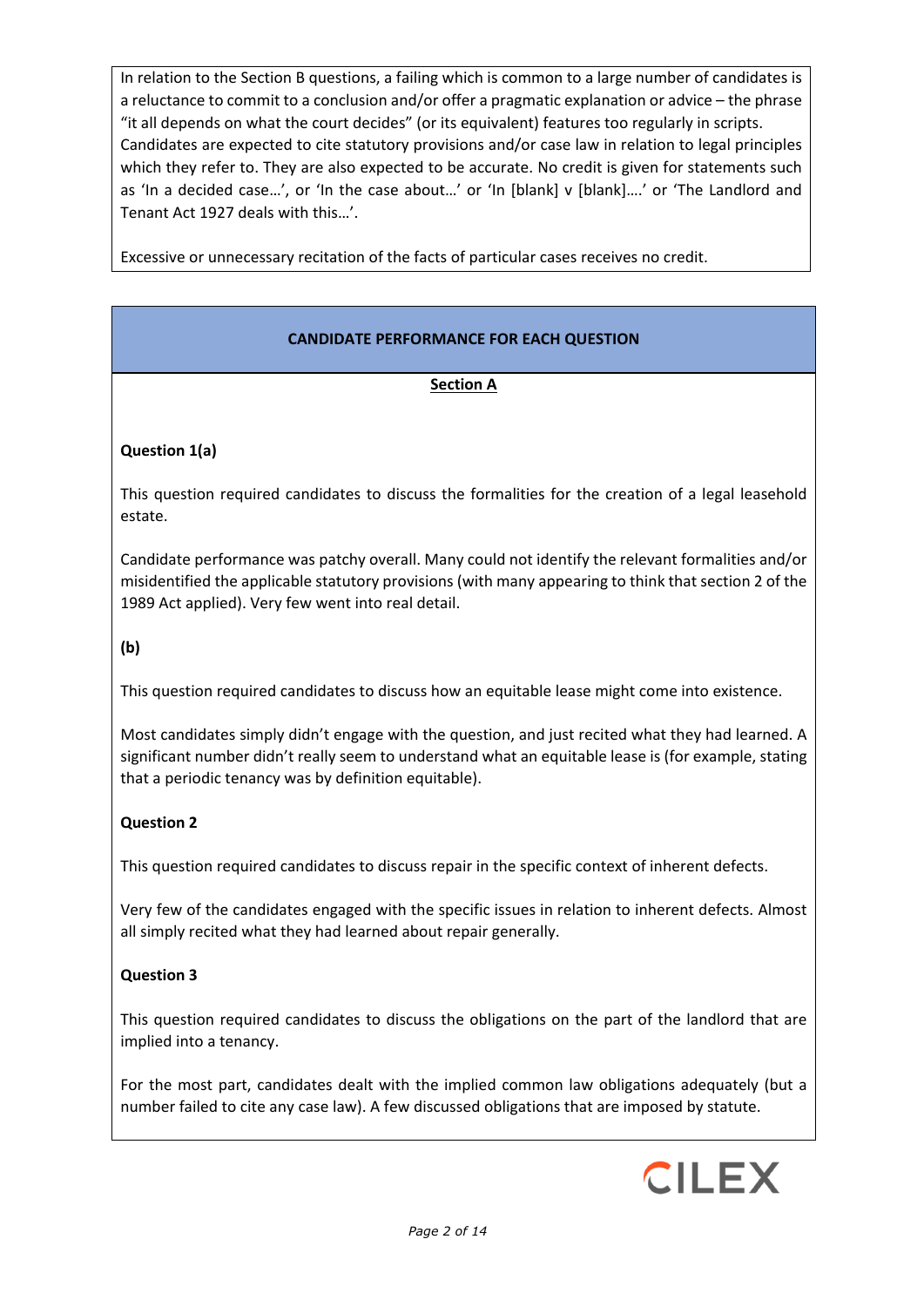## **Question 4(a)**

This question required candidates to discuss the characteristics of a lease.

The topic is usually popular with candidates and most of those who answered this question dealt with the basics adequately.

## **(b)**

This question required candidates to discuss the consequences of the distinction between a lease and a licence.

A lot of candidates simply referred to 'greater protection' without articulating any specifics in support of this.

**(c)**

This question required candidates to discuss the so-called '*Faccini* exceptions'

Most of those who answered this question dealt with the basics adequately.

#### **Section B**

### **Question 1(a)**

This question required candidates to discuss the 'qualifying criteria' for security of tenure under the 1954 Act.

Most candidates were able (to a greater or lesser degree of detail) to articulate those criteria, but the application of the law to the facts was patchy. Discussion in relation to periodic tenancies was generally poor.

### **(b)**

This question required candidates to discuss the steps that a landlord needs to take to terminate a tenancy which enjoys security of tenure under the 1954 Act.

Too few candidates seemed to know what steps were required. A number seemed to think that the tenancy had to end before a section 25 notice could be served or that the landlord could only respond to a tenant's section 26 request.

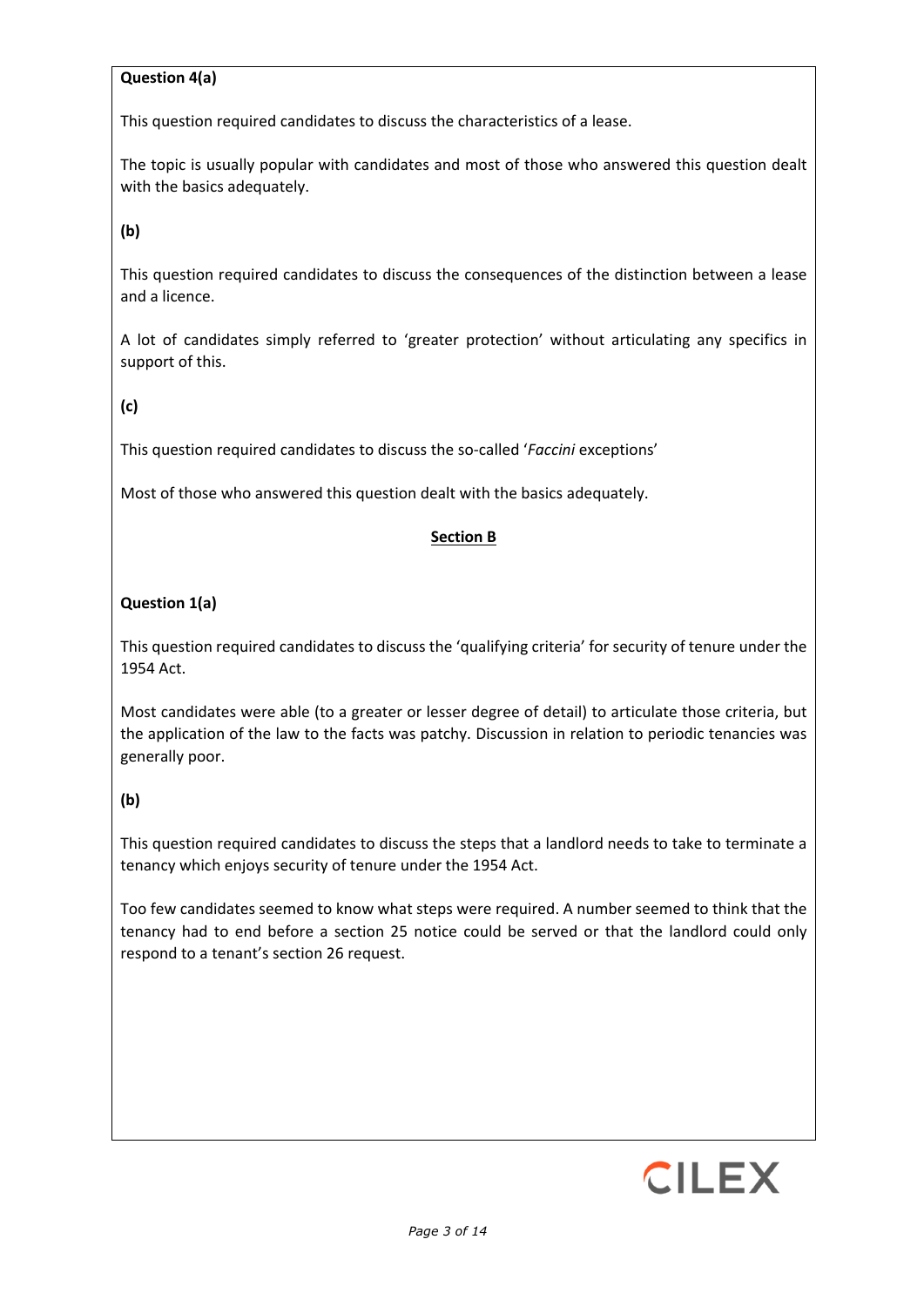## **1(c)**

This question required candidates to discuss the grounds under LTA 1954, s 30(1) that might be available and the landlord's prospects of success in relation to them.

Most candidates identified the possible grounds, but articulation of the law in relation to them (particularly ground (f)) and the application of that law to the facts was generally weak/equivocal – few candidates offered much by way of definitive opinion/advice.

## **Question 2(a)**

This question required candidates to discuss the ability of the tenants to acquire the freehold of the block(s) of flats.

Hardly any candidates discussed the right of first refusal, notwithstanding the clear 'signal' in the scenario that there was an impeding disposal of the freehold which would engage that right. Those candidates who discussed collective enfranchisement did so poorly.

## **(b)**

This question required candidates to discuss the applicable procedure.

Answers were weak overall. Some candidates seemed generally confused about the separate roles of the right of first refusal, the right of collective enfranchisement, and the right to manage.

## **Question 3**

This question required candidates to discuss the circumstances in which the landlord might recover possession of the residential property.

A substantial number of candidates focussed only on: (i) a landlord's implied obligations in relation to repair (whilst failing to consider what the tenancy agreement might itself say about rights of entry) and/or (ii) obtaining possession by service of a section 21 notice (without considering the possibility of obtaining possession 'for cause'). Discussion of the PEA 1977 was generally cursory.

### **Question 4**

This question required candidates to discuss the remedies available to the landlord of a commercial property for non-payment of rent and/or breach of covenant.

Candidate performance on this question was patchy – most candidates could articulate the basic legal landscape (when the right to forfeit arises, LPA 1925, s 146, and relief), but the application of the law to the facts was poor. Discussion of waiver was cursory at best.

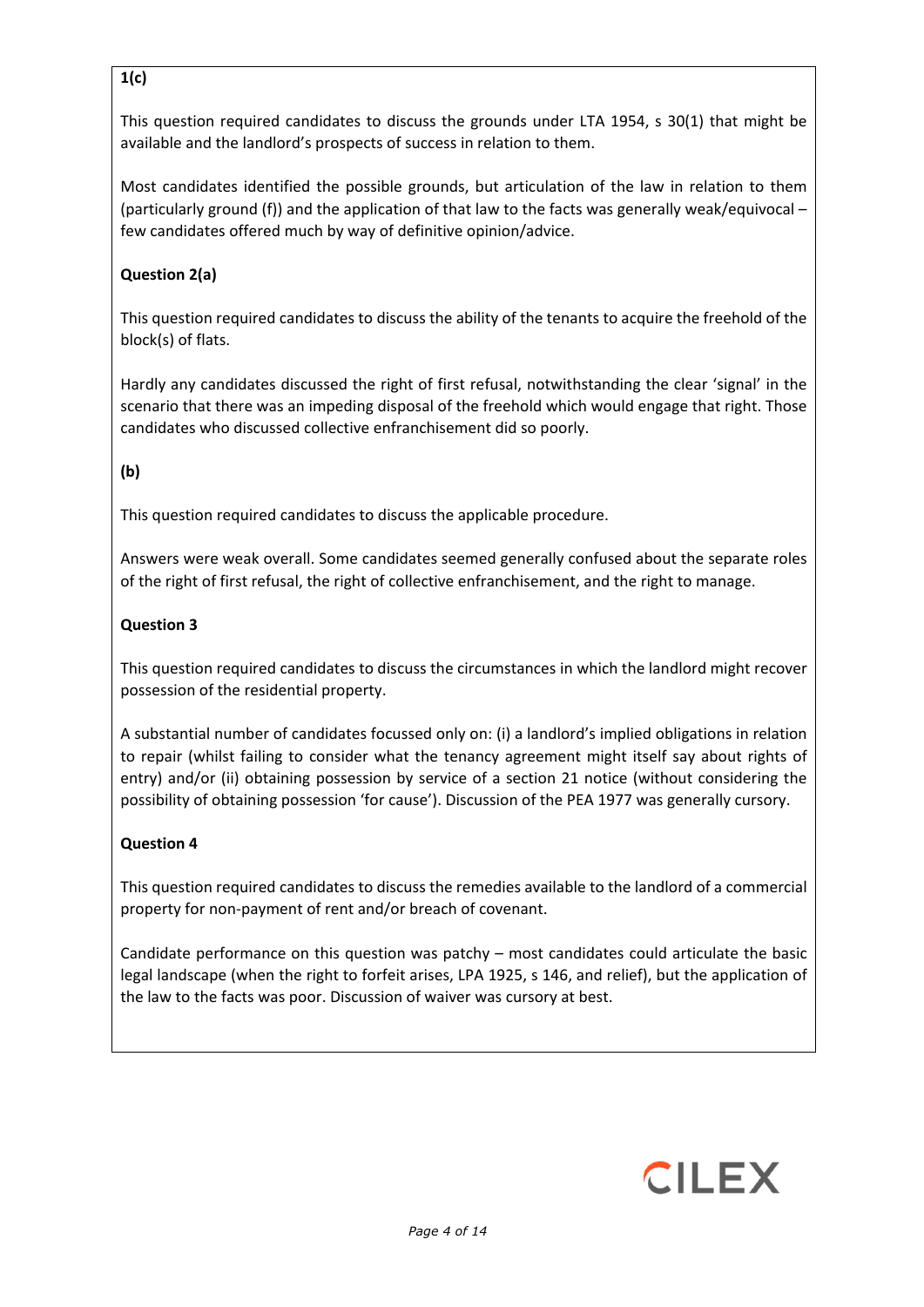## **SUGGESTED POINTS FOR RESPONSE**

# **LEVEL 6 – UNIT 10 – LANDLORD & TENANT**

| <b>Question</b><br><b>Number</b> | <b>Suggested Points for Responses</b>                                                                                                                                                                | <b>Max</b><br><b>Marks</b> |
|----------------------------------|------------------------------------------------------------------------------------------------------------------------------------------------------------------------------------------------------|----------------------------|
| 1(a)                             | <b>Responses should include:</b>                                                                                                                                                                     | 13                         |
|                                  | Discussion of LPA 1925, ss 1 and 205.                                                                                                                                                                |                            |
|                                  | Discussion of requirements of LPA 1925, s 52, coupled with<br>$\bullet$<br>LP(MP)A 1989, s 1 (signature, seal, delivery, witnessed, stated to<br>be a deed, etc).                                    |                            |
|                                  | Discussion of all elements of the exception in LPA 1925, s 54(2)<br>$\bullet$<br>(term not exceeding three years, lease taking effect in<br>possession, best rent, no fine).                         |                            |
|                                  | Discussion for requirement of registration at HM Land Registry<br>$\bullet$<br>where triggered by LRA 2002, ss 4 or 27.                                                                              |                            |
| 1(b)                             | <b>Responses should include:</b>                                                                                                                                                                     | 12                         |
|                                  | Consequences of failing to register a registrable lease.                                                                                                                                             |                            |
|                                  | Discussion of creation of a contract for the grant of a lease which<br>$\bullet$<br>the parties do not attempt to complete by due execution of the<br>formalities for the creation of a legal lease. |                            |
|                                  | Discussion of failed attempt to complete by due execution of the<br>$\bullet$<br>formalities for the creation of a legal lease (with reference to<br>Walsh v Lonsdale (1882)).                       |                            |
|                                  | Discussion that in latter two situations there must be a binding<br>$\bullet$<br>contract if an equitable lease is to arise, with reference to<br>requirements of LP(MP)A 1989, s 2(1).              |                            |
|                                  | <b>Responses could include:</b>                                                                                                                                                                      |                            |
|                                  | Discussion of deliberately 'resting on contract'                                                                                                                                                     |                            |
|                                  | <b>Question 1 Total:</b>                                                                                                                                                                             | 25 marks                   |

| Question<br><b>Number</b> | <b>Suggested Points for Responses</b>                                                                                                                                                                                                                                                                                                                                                                                     | <b>Max</b><br><b>Marks</b> |
|---------------------------|---------------------------------------------------------------------------------------------------------------------------------------------------------------------------------------------------------------------------------------------------------------------------------------------------------------------------------------------------------------------------------------------------------------------------|----------------------------|
| $\overline{2}$            | <b>Responses should include:</b>                                                                                                                                                                                                                                                                                                                                                                                          | 25                         |
|                           | Discussion that Ravenseft Properties Ltd v Davstone (Holdings)<br>$\bullet$<br>Ltd (1980) establishes that whether works amount to repair is a<br>question of fact and degree, with relevant inquiry being whether<br>the works in question would involve giving back a wholly different<br>thing from that which was demised, with reference to relevant<br>common law articulations, eg McDougall v Easington DC (1989) |                            |

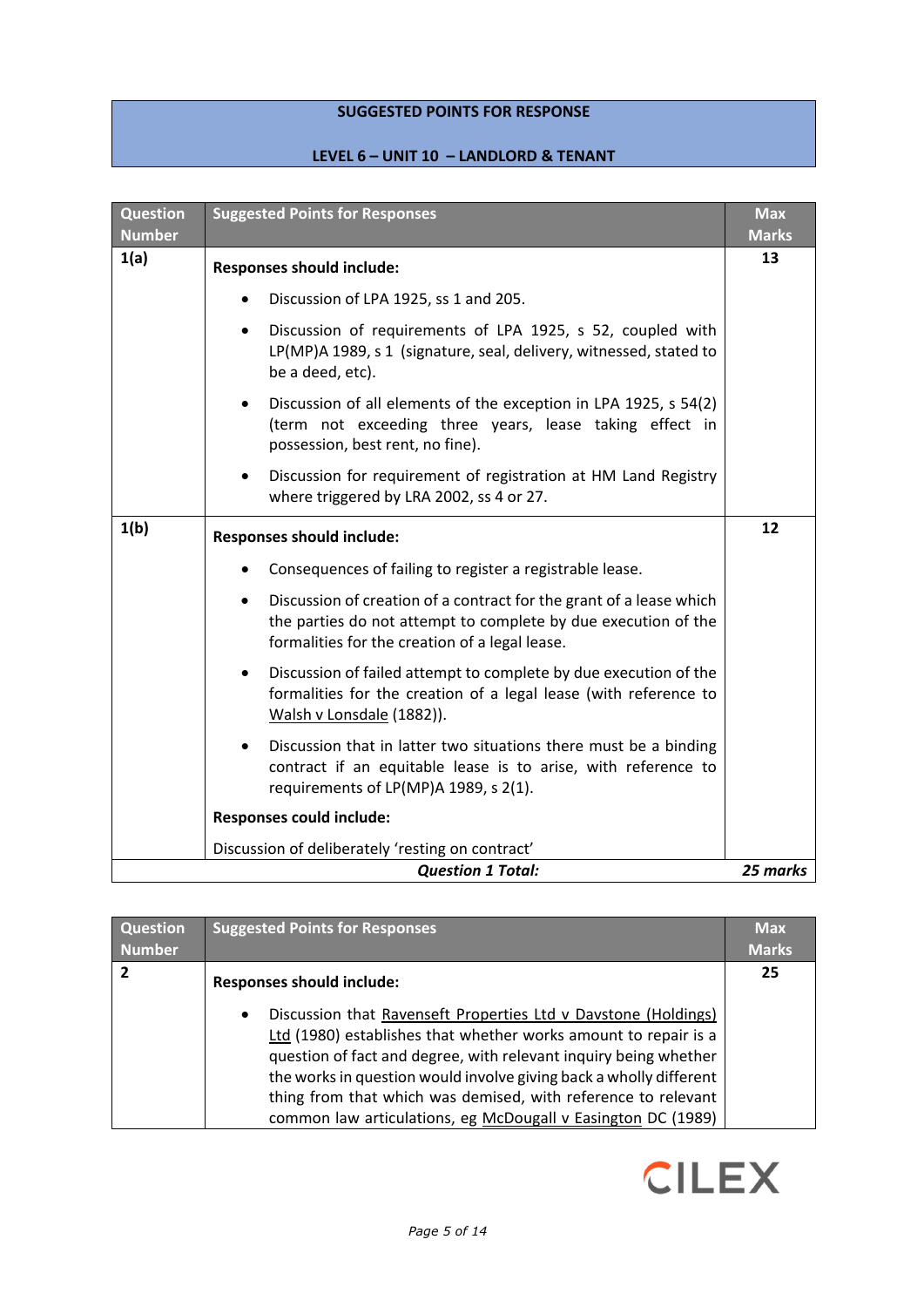| <b>Question 2 Total:</b>                                                                                                                                                                                                                                                                                                                                                                                                                                                                                                    | 25 marks |
|-----------------------------------------------------------------------------------------------------------------------------------------------------------------------------------------------------------------------------------------------------------------------------------------------------------------------------------------------------------------------------------------------------------------------------------------------------------------------------------------------------------------------------|----------|
| Recognition that in all cases the extent of the obligation to repair<br>is to be approached in the light of the nature and age of the<br>premises, their condition when the tenant went into occupation,<br>and the other express terms of the tenancy.                                                                                                                                                                                                                                                                     |          |
| Discussion that once damage has occurred which falls within the<br>repairing obligation, the covenantee is obliged to carry out<br>sufficient works to deal with the disrepair. If that requires<br>eradication of the inherent defect, then so be it.                                                                                                                                                                                                                                                                      |          |
| Discussion that this was taken a stage further in Post Office v<br>٠<br>Aquarius Properties Ltd (1986), (no 'damage' by reason of the<br>mere presence of an inherent defect which has existed since the<br>date of construction). If the obligation to repair is to be engaged,<br>there must be damage to or deterioration in the condition of the<br>building. It does not matter whether the original defect "resulted<br>from error in design, or in workmanship, or from deliberate<br>parsimony or any other cause". |          |
| Discussion that this point was subsequently refined in Quick v<br>$\bullet$<br>Taff Ely BC (1986) QB 809 (obligation to repair is not triggered<br>without some damage to the subject matter of the covenant). It<br>is at this point that the tests above become relevant.                                                                                                                                                                                                                                                 |          |
| Recognition that it is therefore incorrect to say that an inherent<br>defect can never engage the obligation to repair.                                                                                                                                                                                                                                                                                                                                                                                                     |          |
| what is the cost of the works in relation to the previous<br>٠<br>value of the building, and what is their effect on the value<br>and lifespan of the building                                                                                                                                                                                                                                                                                                                                                              |          |
| is the effect of the alterations to produce a building of a<br>٠<br>wholly different character than that which has been let                                                                                                                                                                                                                                                                                                                                                                                                 |          |
| do the alterations go to the whole or substantially the<br>٠<br>whole of the structure or only to a subsidiary part                                                                                                                                                                                                                                                                                                                                                                                                         |          |
| and three tests identified in it (reviewing older cases which may<br>be cited):                                                                                                                                                                                                                                                                                                                                                                                                                                             |          |

| Question<br><b>Number</b> | <b>Suggested Points for Responses</b>                                                                                                                                                                                                                                                                                                                                                                                                                                                                                                                                                              | <b>Max</b><br><b>Marks</b> |
|---------------------------|----------------------------------------------------------------------------------------------------------------------------------------------------------------------------------------------------------------------------------------------------------------------------------------------------------------------------------------------------------------------------------------------------------------------------------------------------------------------------------------------------------------------------------------------------------------------------------------------------|----------------------------|
| 3                         | <b>Responses should include:</b><br>Discussion of non-derogation from grant and relevant case law:<br>$\bullet$<br>eg Browne v Flower (1911), Southwark LBC v Mills (2001), Platt v<br>London Underground (2001).<br>Discussion of covenant for quiet enjoyment and relevant case<br>$\bullet$<br>law, eg Kenny v Preen (1963), Birmingham, Dudley & District<br>Banking Co v Ross (1888), Aldin v Latimer Clark, Muirhead & Co<br>(1894) and Perera v Vandiyar (1953)). Candidates will note that<br>the covenant does not give the tenant an absolute right (see eg<br>Jones v Cleanthi (2006)). | 25                         |

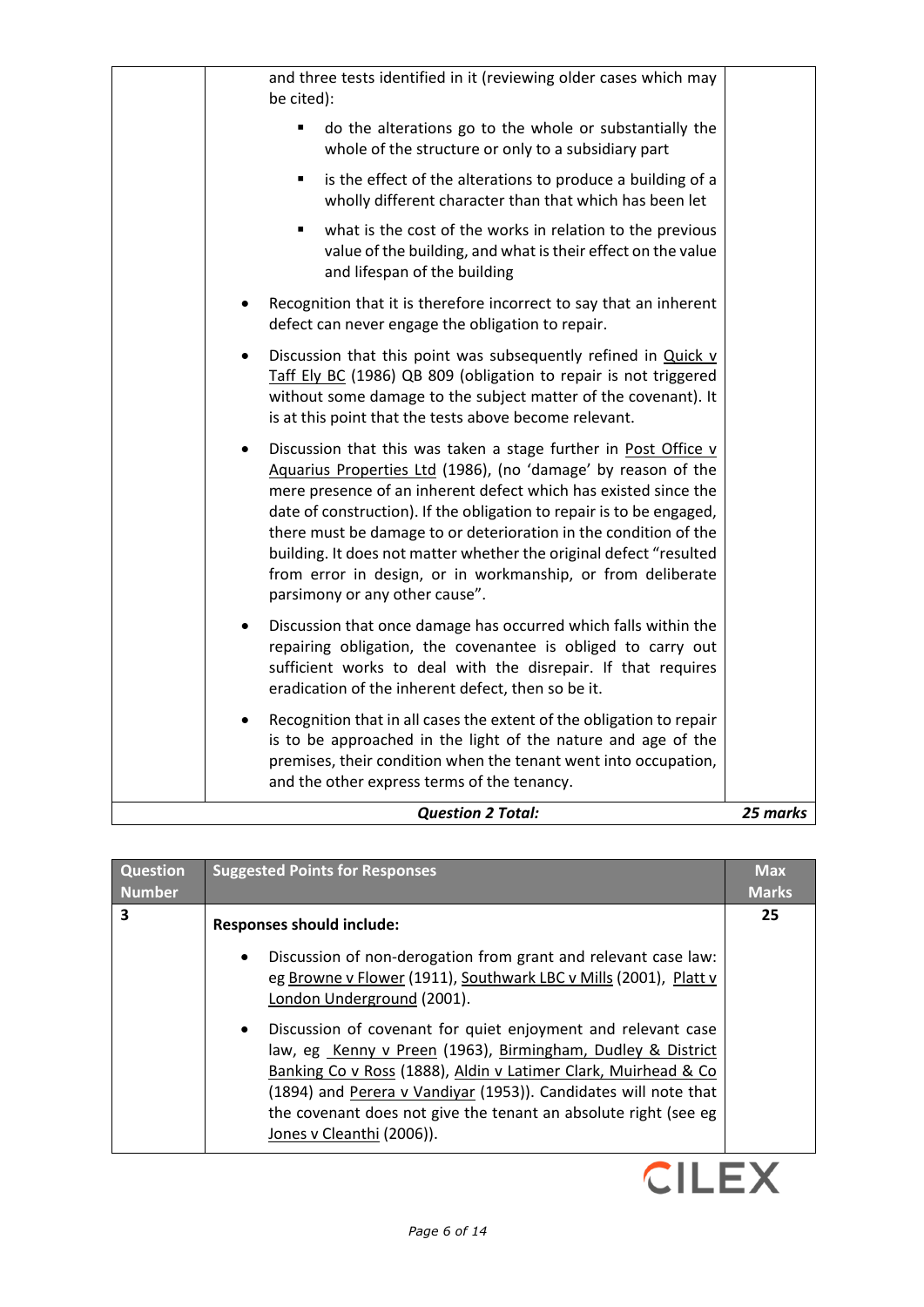| <b>Question 3 Total:</b>                                                                                                                                                                                                                                                                                                                                                                                       | 25 marks |  |
|----------------------------------------------------------------------------------------------------------------------------------------------------------------------------------------------------------------------------------------------------------------------------------------------------------------------------------------------------------------------------------------------------------------|----------|--|
| examples/explanation.                                                                                                                                                                                                                                                                                                                                                                                          |          |  |
| 1927, s 19(1), etc). Credit should be given for any reasonable                                                                                                                                                                                                                                                                                                                                                 |          |  |
| Discussion of obligations implied by statute (eg LTA 1985, s 11, LTA                                                                                                                                                                                                                                                                                                                                           |          |  |
| <b>Responses could include:</b>                                                                                                                                                                                                                                                                                                                                                                                |          |  |
| Discussion of Barrett v Lounova (1982) (obligation to keep the<br>$\bullet$<br>exterior of the premises implied in order to give business efficacy<br>to a lease where the tenant had covenanted to keep the interior<br>in repair). Candidates will note that this approach has not been<br>followed and has largely been confined to its facts (see, eg Adami<br>v Lincoln Grange Management Co Ltd (1997)). |          |  |
| Discussion of obligation to maintain the common parts of a<br>$\bullet$<br>building in order to give efficacy to the particular circumstances<br>of a residential letting in a block of flats: see Liverpool City Council<br>v Irwin (1977).                                                                                                                                                                   |          |  |
| Discussion of landlord's common law obligation re fitness for<br>$\bullet$<br>human habitation at start of tenancy (Smith v Marable (1843)),<br>but cf Robbins v Jones (1863) re subsequent unfitness.                                                                                                                                                                                                         |          |  |

| <b>Question</b><br><b>Number</b> | <b>Suggested Points for Responses</b>                                                                                                                                                                                                                                                                                                                                               | <b>Max</b><br><b>Marks</b> |
|----------------------------------|-------------------------------------------------------------------------------------------------------------------------------------------------------------------------------------------------------------------------------------------------------------------------------------------------------------------------------------------------------------------------------------|----------------------------|
| 4(a)                             | <b>Responses should include:</b>                                                                                                                                                                                                                                                                                                                                                    | 11                         |
|                                  | Recognition that a lease is a contract which creates a proprietary<br>interest, whereas a licence is solely a contract.                                                                                                                                                                                                                                                             |                            |
|                                  | Discussion of common law requirements which must be satisfied<br>$\bullet$<br>for a contract to constitute a lease: (i) exclusive possession, (ii)<br>fixed and ascertainable duration, and (iii) term at least one day<br>shorter than duration of grantor's estate (with reference to, eg,<br>Lace v Chantler (1947) and Prudential Assurance v London<br>Residuary Body (1992)). |                            |
|                                  | Detailed discussion of concept of exclusive possession, with<br>$\bullet$<br>reference to, eg, Street v Mountford (1985), Marchant v Charters<br>(1977), Prudential Assurance v London Residuary Body (1992),<br><b>Mexfield Housing Association v Berrisford (2011).</b>                                                                                                           |                            |
|                                  | Recognition that rent is not essential for creation of landlord and<br>tenant relationship, see eg Ashburn Anstalt v Walter John Arnold<br>and W. J. Arnold & Company Limited (1989).                                                                                                                                                                                               |                            |
|                                  | <b>Responses could include:</b>                                                                                                                                                                                                                                                                                                                                                     |                            |
|                                  | Reference to Bruton v London and Quadrant Housing Trust (1999)<br>as example of a contractual or non-proprietary lease.                                                                                                                                                                                                                                                             |                            |
|                                  | Reference to Law of Property Act 1925, ss 1 and 205.                                                                                                                                                                                                                                                                                                                                |                            |

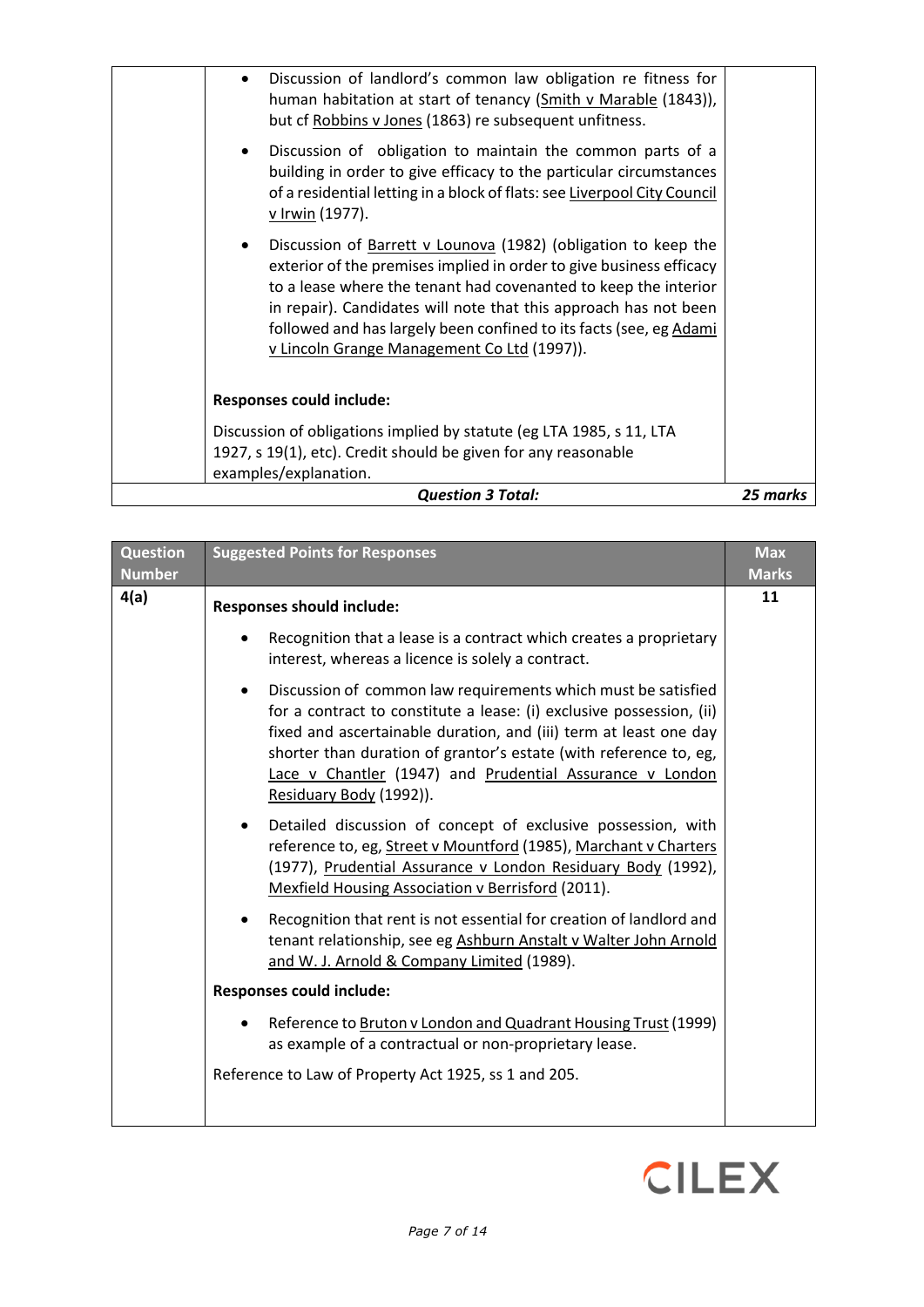| 4(b) | <b>Responses should include:</b>                                                                                                                                                                                                                                                                                                                                | 5        |
|------|-----------------------------------------------------------------------------------------------------------------------------------------------------------------------------------------------------------------------------------------------------------------------------------------------------------------------------------------------------------------|----------|
|      | Discussion of various statutory protections available to tenants<br>but not licensees, with specific reference to at least Rent Act<br>1977, Housing Act 1988, Landlord and Tenant Act 1954 and<br>Protection from Eviction Act 1977. Candidates may also refer to<br>Leasehold Reform Act 1967 or Leasehold Reform, Housing and<br>Urban Development Act 1993. |          |
| 4(c) | <b>Responses should include:</b>                                                                                                                                                                                                                                                                                                                                | 9        |
|      | Discussion of three main Facchini exceptions (Facchini v Bryson<br>(1952), examples of which can be found in Cobb v Lane (1952),<br>Booker v Palmer (1942), Norris v Checksfield (1986) and Errington<br>v Errington and Woods (1952), namely:                                                                                                                  |          |
|      | no intention to create legal relations                                                                                                                                                                                                                                                                                                                          |          |
|      | occupation arises from some other legal relationship (eg a<br>service contract)                                                                                                                                                                                                                                                                                 |          |
|      | landlord has no power to grant a tenancy                                                                                                                                                                                                                                                                                                                        |          |
|      | Reference to 'grey areas' where authorities may appear<br>inconsistent, eg Family Housing Association v Jones (1990),<br>Antoniades v Villers (1988), Stribling v Wickham (1989), Dresden<br>Estates v Collinson (1987).                                                                                                                                        |          |
|      | <b>Question 4 Total:</b>                                                                                                                                                                                                                                                                                                                                        | 25 marks |

### **SECTION B**

| <b>Question</b><br><b>Number</b> | <b>Suggested Points for Responses</b>                                                                                                                                                                                               | <b>Max</b><br><b>Marks</b> |
|----------------------------------|-------------------------------------------------------------------------------------------------------------------------------------------------------------------------------------------------------------------------------------|----------------------------|
| 1(a)                             | <b>Responses should include:</b>                                                                                                                                                                                                    | 11                         |
|                                  | Discussion of statutory protections provided by Landlord and<br>$\bullet$<br>Tenant Act 1954 (LTA 1954), Part II to a tenant who occupies<br>premises for the purposes of a business and which is not<br>contracted-out, including: |                            |
|                                  | right to remain in occupation after original contractual term<br>has expired or has been determined;                                                                                                                                |                            |
|                                  | right of occupation can only be terminated in accordance<br>with LTA 1954, ss 25 to 27; and                                                                                                                                         |                            |
|                                  | tenant can request a renewal tenancy following termination<br>(with limited grounds on which landlord can object: see LTA<br>$1954, s 30(1)$ ).                                                                                     |                            |
|                                  | Application to Benjamin, including discussion of:<br>$\bullet$                                                                                                                                                                      |                            |
|                                  | 'transition' of initially excluded tenancy to a potentially<br>protected periodic tenancy                                                                                                                                           |                            |
|                                  | whether Benjamin occupies studio for the purposes of a<br>business, in light of: (a) even if not particularly successful in                                                                                                         |                            |

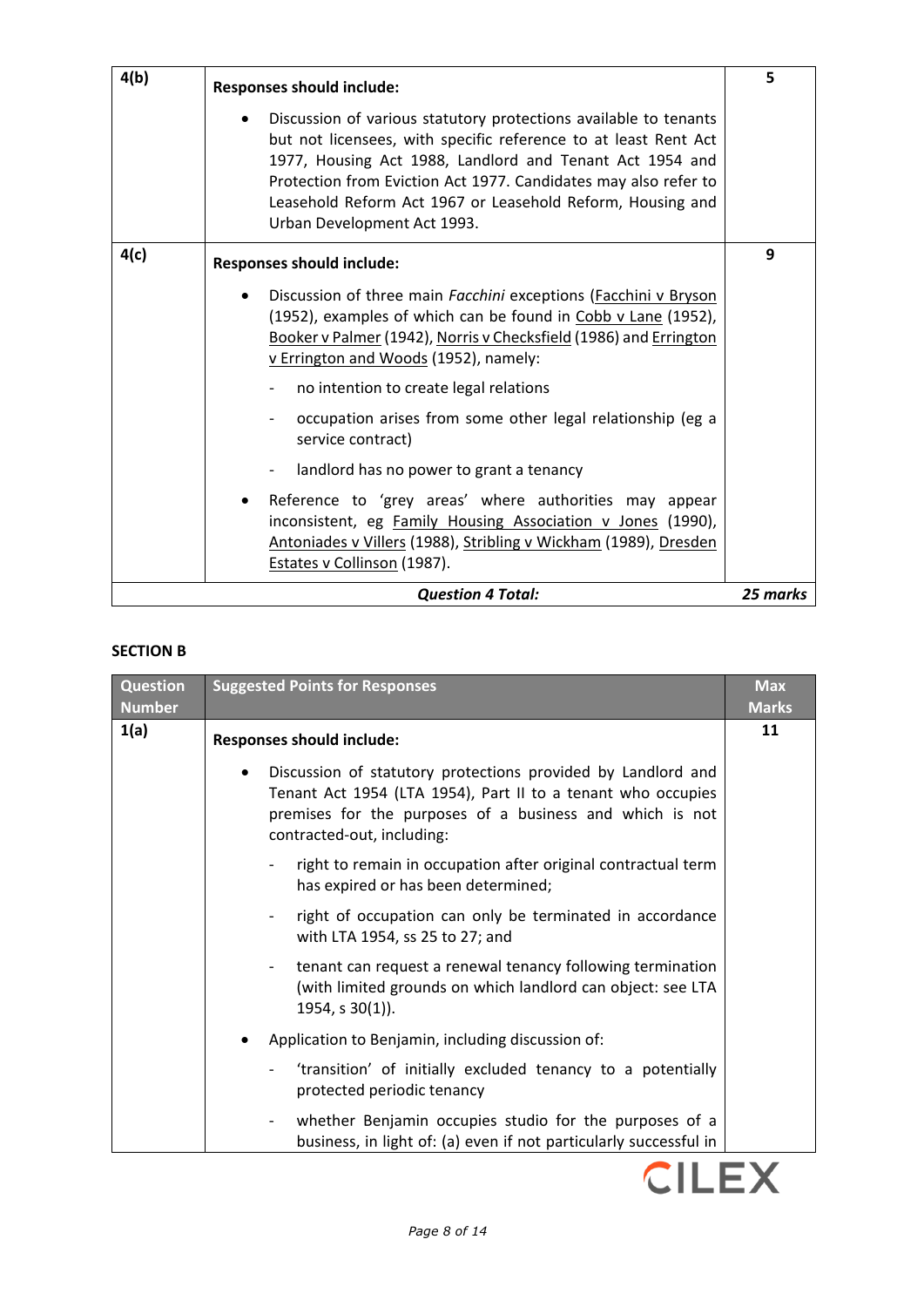|      | his chosen career, he is still pursuing a 'trade, profession or<br>employment' (see LTA 1954, s 23(2) which does not depend<br>on profitability: see Abernethie v A M Kleiman (1970)), (b) it<br>is irrelevant that he currently makes a living from a separate<br>(albeit related) activity, and (c) he has latterly been sleeping<br>at the studio, but this does not seem sufficiently substantial<br>to alter the predominant purpose of his occupation (see, eg<br>Cheryl Investments Ltd v Saldanha (1978)).<br>As regards Clarisse, the existence of the right to extend the term<br>for a further 6 months (regardless of whether or not she actually<br>chose to exercise it) means that the tenancy fell within the scope<br>of LTA 1954 from the outset (see LTA 1954, s 43(3)(a)), even<br>though the initial term was only six months. The fact that the<br>amount of rent is variable is immaterial. |                         |
|------|--------------------------------------------------------------------------------------------------------------------------------------------------------------------------------------------------------------------------------------------------------------------------------------------------------------------------------------------------------------------------------------------------------------------------------------------------------------------------------------------------------------------------------------------------------------------------------------------------------------------------------------------------------------------------------------------------------------------------------------------------------------------------------------------------------------------------------------------------------------------------------------------------------------------|-------------------------|
| 1(b) | <b>Responses should include:</b>                                                                                                                                                                                                                                                                                                                                                                                                                                                                                                                                                                                                                                                                                                                                                                                                                                                                                   | $\overline{\mathbf{z}}$ |
|      | Candidates will probably conclude both tenancies are protected<br>under LTA 1954. Consequently, they can only be terminated by<br>serving notice under LTA 1954, s 25. Notice must be in prescribed<br>form and must be served on tenant in accordance with one or<br>more of permitted methods set out in LTA 1954, s 66 (which<br>adopts methods of service permitted by Landlord and Tenant Act<br>1927, s 23).                                                                                                                                                                                                                                                                                                                                                                                                                                                                                                 |                         |
|      | Each s 25 notice must specify termination date (not earlier than<br>date on which tenancy would otherwise have come to an end or<br>could have been lawfully terminated by landlord). Candidates will<br>discuss different rules re a periodic tenancy (Benjamin) and a<br>fixed-term tenancy (Clarisse). Notice must be served not less than<br>6, nor more than 12, months before termination date specified in<br>it. Re Benjamin, the s 25 notice can also serve as a common law<br>notice to quit which will bring his contractual periodic tenancy to<br>an end.                                                                                                                                                                                                                                                                                                                                             |                         |
|      | Each notice must specify whether or not Amal will oppose the<br>grant of a renewal tenancy and must identify the ground on<br>which any opposition will be based.                                                                                                                                                                                                                                                                                                                                                                                                                                                                                                                                                                                                                                                                                                                                                  |                         |
| 1(c) | Amal can only gain vacant possession of studio and café if he<br>establishes a ground of opposition under LTA 1954, s 30(1). On<br>the facts, ground (f) would appear to be available in relation to<br>both tenants.                                                                                                                                                                                                                                                                                                                                                                                                                                                                                                                                                                                                                                                                                              | 7                       |
|      | Ground (f) applies where the landlord intends to carry out<br>demolition, reconstruction or substantial construction and<br>cannot do so without regaining possession of the holding. This is<br>a mandatory ground for refusing a renewal tenancy. The<br>proposed conversion works would appear to qualify.                                                                                                                                                                                                                                                                                                                                                                                                                                                                                                                                                                                                      |                         |
|      | Although it does not appear that Amal intends to carry out the<br>works, the necessary intention only needs to be demonstrated at<br>trial and not before: Betty's Cafés v Phillips Furniture Stores                                                                                                                                                                                                                                                                                                                                                                                                                                                                                                                                                                                                                                                                                                               |                         |

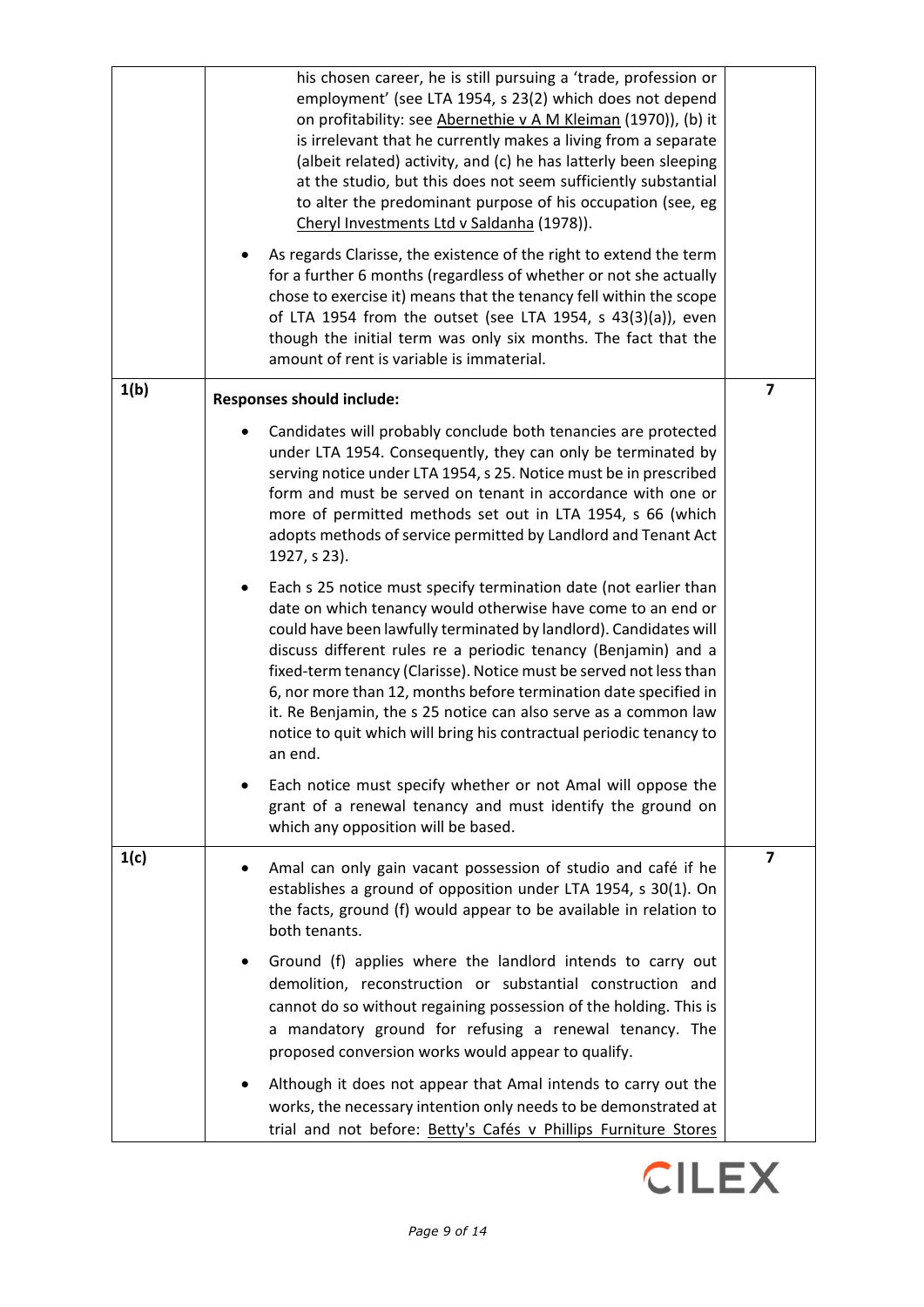| profit. She has wrongly refused to pay rent, so Amal could oppose<br>a renewal tenancy on that ground (b). However, this is a<br>discretionary ground, so no certainty that Amal would succeed.<br>If time is a factor, Amal may have to consider negotiating a<br>$\bullet$<br>surrender with both tenants: nothing in LTA 1954 prevents a<br>business tenant from voluntarily surrendering their tenancy if<br>they wish to do so (see LTA 1954, s $24(2)$ ). |
|-----------------------------------------------------------------------------------------------------------------------------------------------------------------------------------------------------------------------------------------------------------------------------------------------------------------------------------------------------------------------------------------------------------------------------------------------------------------|
|                                                                                                                                                                                                                                                                                                                                                                                                                                                                 |
| In addition, ground (b) within LTA 1954, s 30(1) also appears to<br>$\bullet$<br>be available re Clarisse. Her claim that she has made no profit in<br>recent months (so as to justify his non-payment of rent), is<br>misguided: her obligation to pay rent is based on turnover, not                                                                                                                                                                          |
| (1958). Consequently, it does not matter if the works are actually<br>carried out by the supermarket operator (provided that it is the<br>competent landlord by the date of the hearing, see Marks v<br>British Waterways Board (1963)). Otherwise, if time permits, the<br>property can be sold to the operator and it can then serve the s<br>25 notices.                                                                                                     |

| Question<br><b>Number</b> | <b>Suggested Points for Responses</b>                                                                                                                                                                                                                                                                                                                                                                                                                                                   | <b>Max</b><br><b>Marks</b> |
|---------------------------|-----------------------------------------------------------------------------------------------------------------------------------------------------------------------------------------------------------------------------------------------------------------------------------------------------------------------------------------------------------------------------------------------------------------------------------------------------------------------------------------|----------------------------|
| 2(a)                      | <b>Responses should include:</b>                                                                                                                                                                                                                                                                                                                                                                                                                                                        | 16                         |
|                           | Discussion of general nature of collective right of pre-emption (or<br>first refusal) under the Landlord and Tenant Act 1987 (LTA 1987).                                                                                                                                                                                                                                                                                                                                                |                            |
|                           | Discussion re "qualifying tenants" (as defined in LTA 1987, s 3(1)).<br>Conclusion that all the tenants at Dover Court appear to satisfy<br>this requirement because they all hold long leasehold interests in<br>their respective flats.                                                                                                                                                                                                                                               |                            |
|                           | Discussion that the right of pre-emption applies to a disposal of<br>the landlord's interest in premises if:                                                                                                                                                                                                                                                                                                                                                                            |                            |
|                           | the premises consist of the whole or part of a building<br>(LTA 1987, s 1(2)(a)); and                                                                                                                                                                                                                                                                                                                                                                                                   |                            |
|                           | they contain two or more flats held by qualifying tenants<br>(LTA 1987, s 1(2)(b)); and                                                                                                                                                                                                                                                                                                                                                                                                 |                            |
|                           | the number of flats held by such tenants exceeds 50 per<br>cent of the total number of flats contained in the<br>premises (LTA 1987, s 1(2)c).                                                                                                                                                                                                                                                                                                                                          |                            |
|                           | Application of these requirements. The requirements in LTA<br>1987, s 1(2)(b) and (c) are clearly satisfied. It is also clear that the<br>blocks are occupied for residential purposes (LTA 1987, s 1(3)).<br>There is no suggestion from the facts that the landlord is an<br>"exempt landlord" to whom the provisions of LTA 1987, Part I do<br>not apply (LTA 1987, s 1(4). Finally, the transfer of the reversion<br>(which will include a transfer of internal and external common |                            |

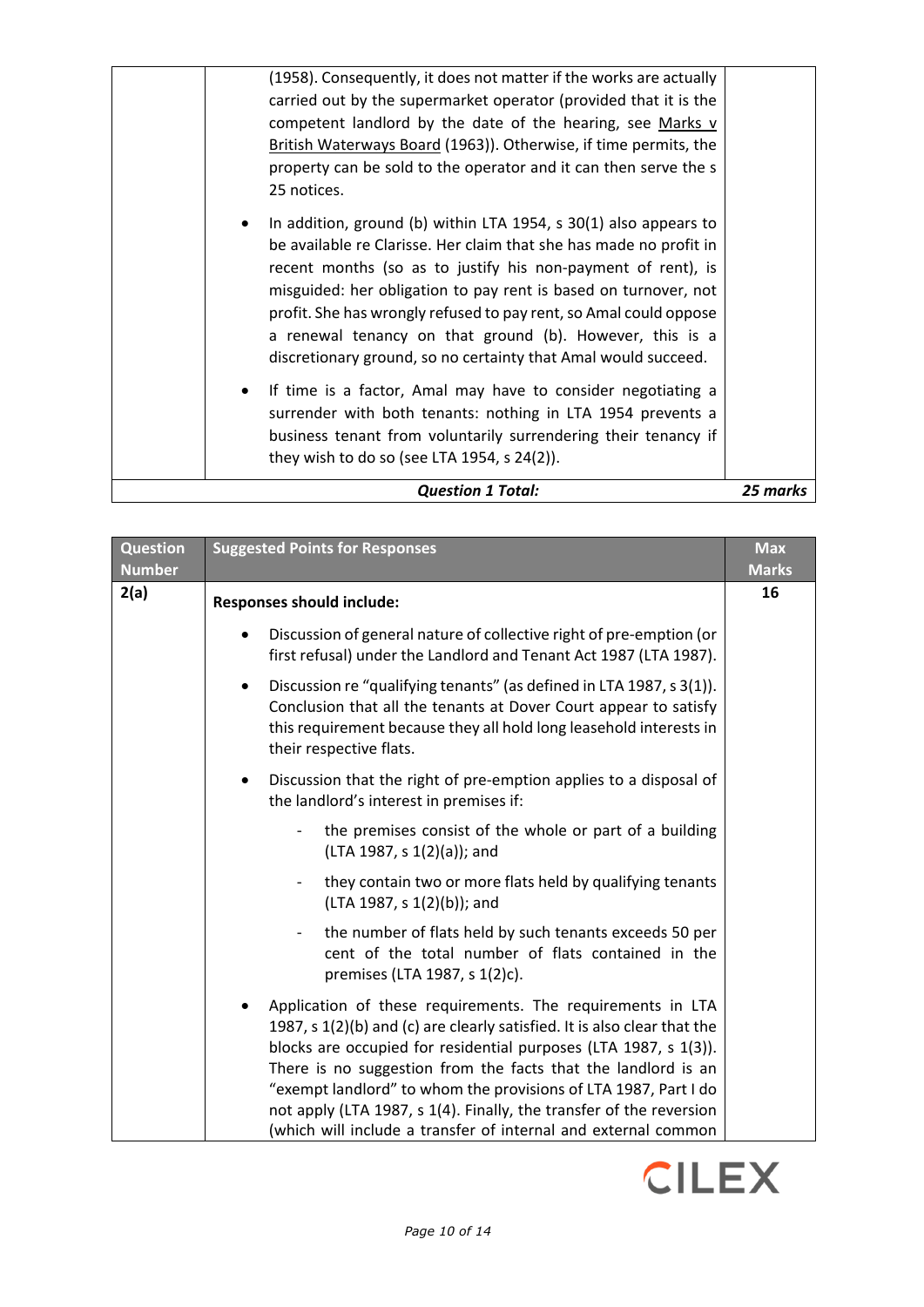|      | parts) will amount to a "relevant disposal" within the meaning of<br>LTA 1987, s 4(1).                                                                                                                                                                                                                                                                                                                                                                                                                                                                                                                                                                                                     |   |
|------|--------------------------------------------------------------------------------------------------------------------------------------------------------------------------------------------------------------------------------------------------------------------------------------------------------------------------------------------------------------------------------------------------------------------------------------------------------------------------------------------------------------------------------------------------------------------------------------------------------------------------------------------------------------------------------------------|---|
|      | Recognitions that in terms of LTA 1987, s 1(2)(a) the facts appear<br>to demonstrate that Dover Court in fact consists of two separate<br>sets of premises, because each block of flats consists of a<br>"whole  building". This means that for the purposes of LTA<br>1987, s 1 there are in fact two proposed disposals, one of which<br>relates to The Laurels and one of which relates to The Cedars. This<br>has consequences in relation to the steps which must be followed<br>under LTA 1987, ss 5 and 6 in order to give effect to the right of<br>pre-emption.                                                                                                                   |   |
|      | Discussion of landlord's obligation to serve a separate s 5 'offer'<br>notice (setting out the principal terms of the proposed disposal,<br>offering to sell the property to the tenants, specifying a period of<br>acceptance of not less than two months and a further period for<br>the tenants to specify the nominee purchaser) in relation to each<br>"premises" or "building" that is to be disposed of (LTA 1987, s<br>$5(3)$ ) – which may require two notices (in which case the single<br>notice from EHL may be bad).                                                                                                                                                          |   |
| 2(b) | <b>Responses should include:</b>                                                                                                                                                                                                                                                                                                                                                                                                                                                                                                                                                                                                                                                           | 9 |
|      | Once valid offer notices have been served, the "requisite<br>majority" of the qualifying tenants on whom an offer notice has<br>been served can serve an "acceptance notice": see LTA 1987, s<br>6(3). "Requisite majority" is defined in LTA 1987, s 18A as<br>meaning more than 50% of the qualifying tenants within each<br>"premises" or "building" referred to in the offer notice which was<br>served on them. This requirement is satisfied re The Laurels but<br>not The Cedars.                                                                                                                                                                                                   |   |
|      | If Farouk and his fellow tenants are determined to proceed with<br>acquiring the entirety of Dover Court, he must either:                                                                                                                                                                                                                                                                                                                                                                                                                                                                                                                                                                  |   |
|      | persuade another tenant in The Cedars to participate in<br>the acquisition; or                                                                                                                                                                                                                                                                                                                                                                                                                                                                                                                                                                                                             |   |
|      | try to argue that the entirety of Dover Court constitutes<br>a single set of "premises" (so only a single offer notice<br>needs to be served) in which case there are already 21 of<br>the 40 qualifying tenants who wish to serve an<br>acceptance notice and so the "requisite majority" for<br>doing so exists).                                                                                                                                                                                                                                                                                                                                                                        |   |
|      | Once a valid acceptance notice has been served, EHL will not be<br>able to dispose of its reversionary interest (the 'protected<br>interest') to GML (or anyone else) for the periods specified in the<br>offer notice. Concurrently, the tenants will have to select a<br>nominee purchaser to acquire EHL's interest. Within one month<br>of being notified of the identity of the nominee purchaser, EHL<br>must either inform the nominee purchaser that it will not be<br>proceeding with the disposal of the protected interest (in which<br>case EHL will not then be able to dispose of that interest for 12<br>months) or it must send a sale contract for the protected interest |   |
|      |                                                                                                                                                                                                                                                                                                                                                                                                                                                                                                                                                                                                                                                                                            |   |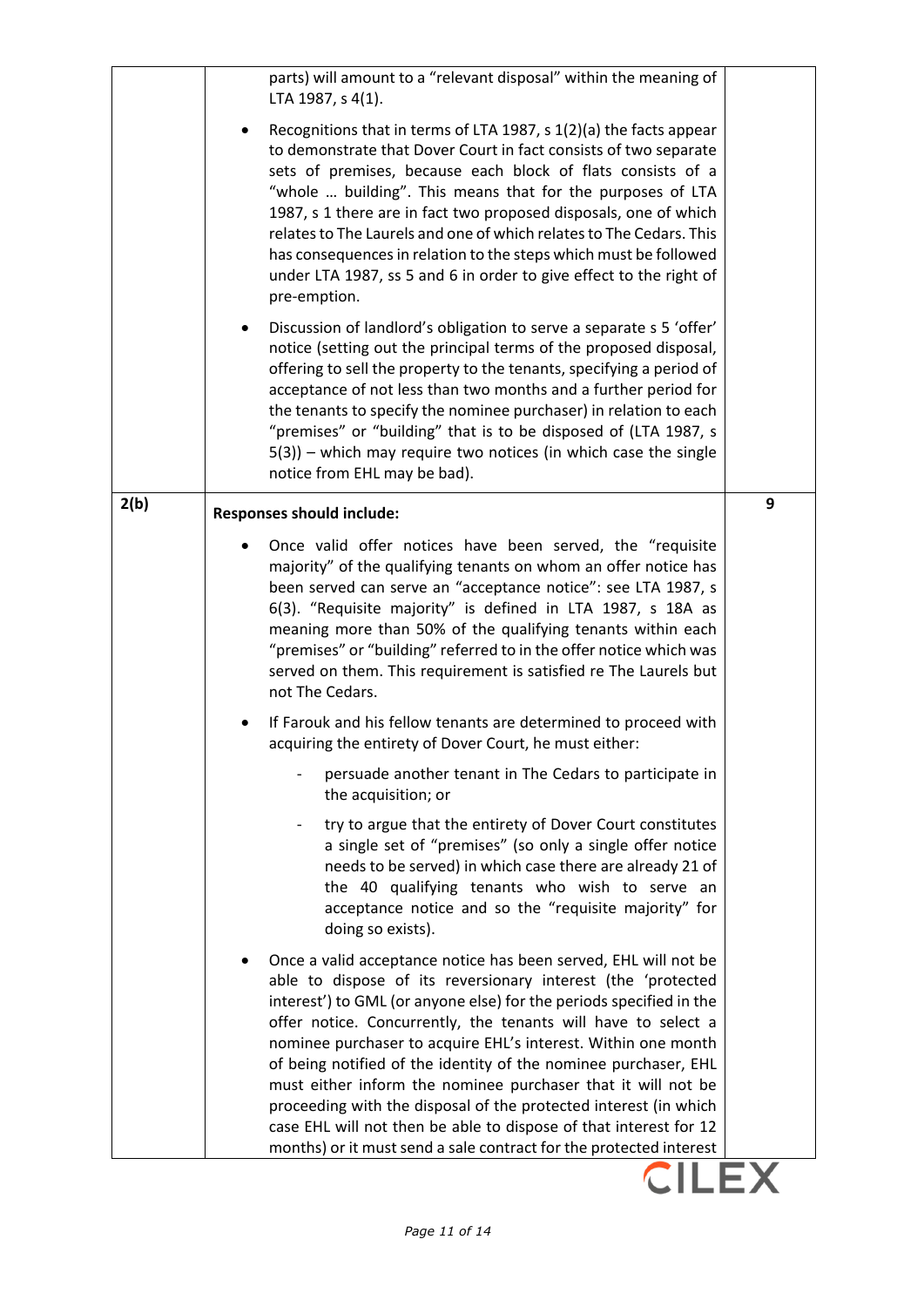| <b>Question 2 Total:</b>                                                                                                                      | 25 marks |
|-----------------------------------------------------------------------------------------------------------------------------------------------|----------|
| to the nominee purchaser. Once the contract has been sent to<br>the nominee purchaser, exchange of contracts must occur within<br>two months. |          |

| <b>Question</b><br><b>Number</b> | <b>Suggested Points for Responses</b>                                                                                                                                                                                                                                                                                                                                                                                                                                                                                                                                                                                               | <b>Max</b><br><b>Marks</b> |
|----------------------------------|-------------------------------------------------------------------------------------------------------------------------------------------------------------------------------------------------------------------------------------------------------------------------------------------------------------------------------------------------------------------------------------------------------------------------------------------------------------------------------------------------------------------------------------------------------------------------------------------------------------------------------------|----------------------------|
| 3                                | <b>Responses should include:</b>                                                                                                                                                                                                                                                                                                                                                                                                                                                                                                                                                                                                    | 25                         |
|                                  | Imogen is the lawful tenant of the premises by virtue of the<br>assured shorthold tenancy (AST) which has been granted to her<br>under the Housing Act 1988 (HA 1988). As such, she enjoys the<br>right to exclusive occupation of the premises. The right to<br>exclusive possession entitles Imogen to exclude the entire world,<br>including Helen, from the premises for the duration of the lease<br>(save to the extent that Helen has reserved a right to enter). The<br>tenancy agreement would therefore need to be reviewed to<br>establish whether Helen has reserved a right of entry in order to<br>carry out repairs. |                            |
|                                  | If Helen has not reserved a right of entry, Imogen is perfectly<br>$\bullet$<br>entitled to refuse to allow Helen to enter the premises for that<br>purpose. However, changing the locks means Helen is completely<br>excluded from the premises for all purposes: it would be<br>necessary to check the terms of the tenancy agreement to make<br>sure that there is not some other right of entry which has been<br>reserved (eg to inspect the state of repair and condition of the<br>premises) which Helen would be entitled to exercise and which is<br>currently being prevented.                                            |                            |
|                                  | If Helen has reserved such a right, Imogen's refusal to allow Helen<br>$\bullet$<br>to enter for any purpose may have resulted in a breach of the<br>tenancy agreement. Helen would be entitled to an order for<br>specific performance requiring Imogen to let Helen into the<br>premises, or she might even opt to forfeit the tenancy and bring<br>proceedings to recover possession.                                                                                                                                                                                                                                            |                            |
|                                  | However, these options would be both costly and time-<br>consuming, which perhaps explains the attempt to terminate the<br>tenancy by giving one month's notice. However, an AST cannot<br>be terminated by such a notice: HA 1988, s 21 requires that at<br>least two months' notice must be given and possession<br>proceedings must then be commenced. Helen would also need<br>to demonstrate that she had satisfied the necessary conditions<br>for serving a s 21 notice (eg provision of prescribed information,<br>provision of prescribed certificates, protection of deposit, etc).                                       |                            |
|                                  | Alternatively,<br>Helen<br>bring<br>'ordinary'<br>could<br>possession<br>proceedings and attempt to rely on Ground 12 in HA 1988, Sch 2<br>(breach of the tenancy other than non-payment of rent). This is a<br>discretionary ground and Helen would have to persuade the<br>Court that it was reasonable to make a possession order.                                                                                                                                                                                                                                                                                               |                            |

**CILEX**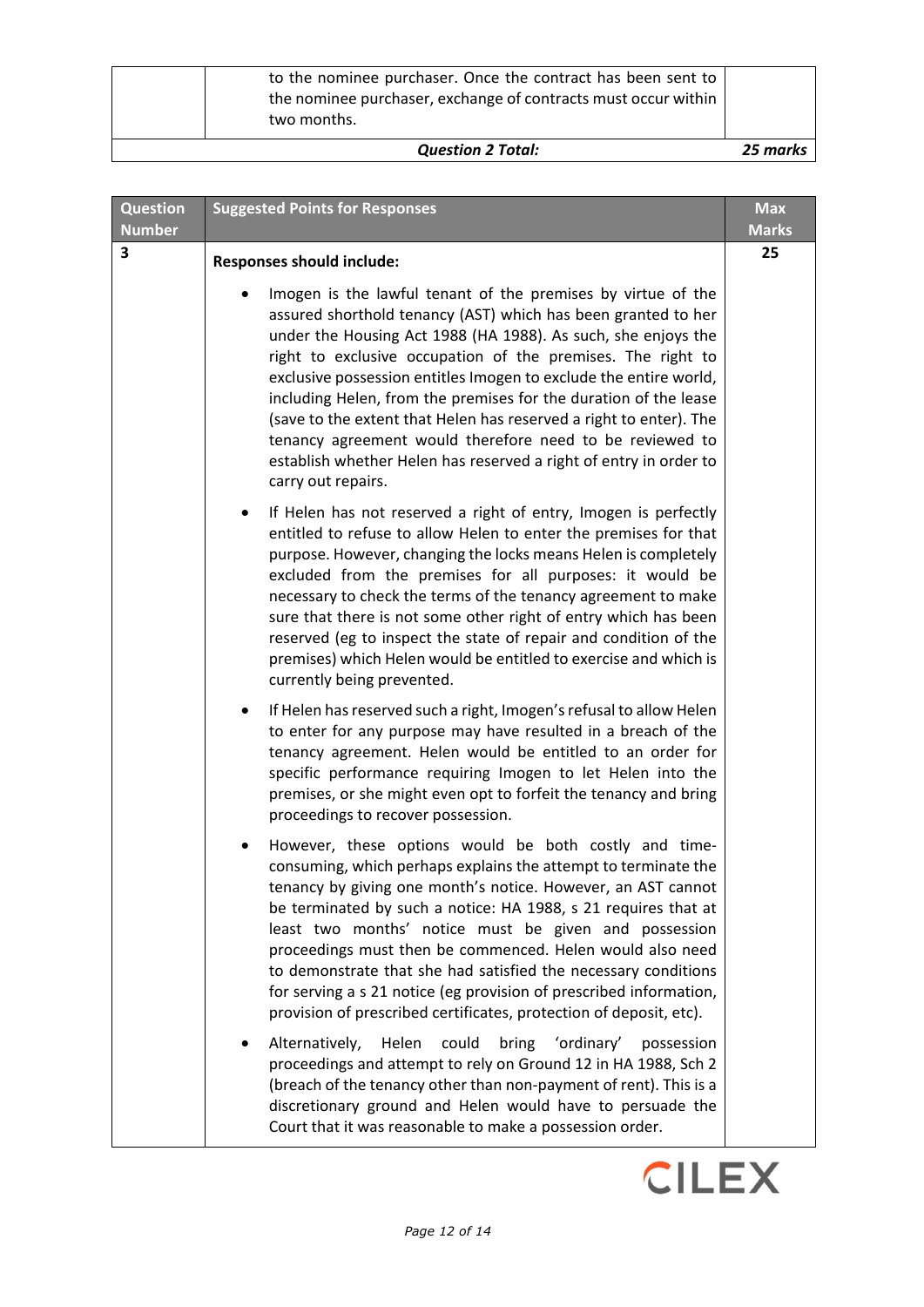| As Imogen is occupying the premises as her "residence" she is a<br>"residential occupier" for the purposes of the Protection from<br>Eviction Act 1977 (PEA 1977). If Helen were to change the locks<br>and evict Imogen, she risks incurring both criminal and civil<br>liability under PEA 1977 and a number of related provisions. A<br>landlord's right of peaceable re-entry for breach of covenant or<br>condition has been abolished by PEA 1977, s 2 if "any person is<br>lawfully residing in the premises".<br>Under PEA 1977, s 3 a landlord may only recover possession of<br>$\bullet$<br>"premises which have been let as a dwelling" from the occupier<br>of them after first obtaining a court order. If Helen were to evict<br>Imogen as planned, she would appear to be guilty of a criminal<br>offence under PEA 1977, s 1(2). Changing the locks and excluding<br>the tenant clearly has "the character of an eviction", per $R \nu$<br>Yuthiwattan (1984). If convicted, Helen could face a fine, or a<br>term of up to 2 years' imprisonment, or both. |          |
|------------------------------------------------------------------------------------------------------------------------------------------------------------------------------------------------------------------------------------------------------------------------------------------------------------------------------------------------------------------------------------------------------------------------------------------------------------------------------------------------------------------------------------------------------------------------------------------------------------------------------------------------------------------------------------------------------------------------------------------------------------------------------------------------------------------------------------------------------------------------------------------------------------------------------------------------------------------------------------------------------------------------------------------------------------------------------|----------|
| Even if Helen does not in fact evict Imogen, her statement seems<br>٠<br>designed to intimidate her into leaving (whether or not she<br>actually leaves). Under PEA 1977, s 1(3A), the landlord of a<br>residential occupier commits a 'harassment' offence if they do<br>acts likely to interfere with the peace or comfort of the residential<br>occupier or members of their household and the landlord knows,<br>or has reasonable cause to believe, that that conduct is likely to<br>cause the residential occupier to give up the occupation of the<br>whole or part of the premises or to refrain from exercising any<br>right (which in this case would be Imogen's right to refuse Helen<br>entry to the premises to carry out repairs) or pursuing any<br>remedy in respect of the whole or part of the premises. The<br>penalties for this offence again include a fine, or a term of up to<br>2 years' imprisonment, or both.                                                                                                                                   |          |
| If Imogen were to give up occupation on account of harassment,<br>she would be able to bring a claim for damages for the tort of<br>unlawful eviction, set out in HA 1988, ss 27 and 28. Damages are<br>awarded on the basis of the difference between the value of the<br>landlord's interest if the tenant had remained in occupation and<br>the value of the landlord's interest as a result of the tenant having<br>vacated the property. Damages under these sections can prove<br>substantial and may be punitive in nature.                                                                                                                                                                                                                                                                                                                                                                                                                                                                                                                                           |          |
| <b>Question 3 Total:</b>                                                                                                                                                                                                                                                                                                                                                                                                                                                                                                                                                                                                                                                                                                                                                                                                                                                                                                                                                                                                                                                     | 25 marks |